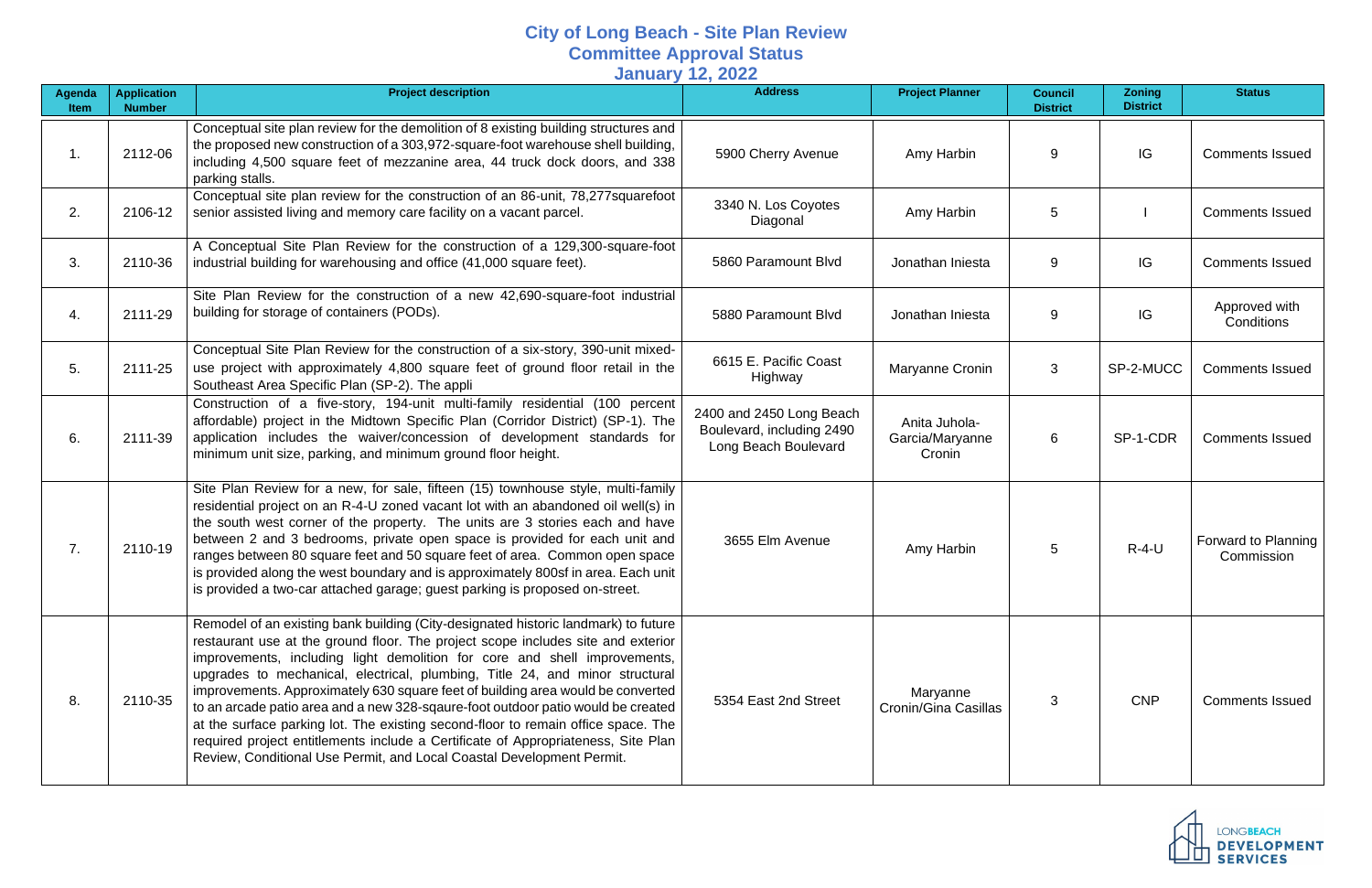## **City of Long Beach - Site Plan Review Committee Approval Status**

**January 12, 2022**

| Agenda<br><b>Item</b> | <b>Application</b><br><b>Number</b> | <b>Project description</b>                                                                                                                                                                                                                                                                                                                                                                                                                  | $\mathbf{y} = \mathbf{y} = \mathbf{y}$<br><b>Address</b> | <b>Project Planner</b> | <b>Council</b><br><b>District</b> | <b>Zoning</b><br><b>District</b> | <b>Status</b>                                             |
|-----------------------|-------------------------------------|---------------------------------------------------------------------------------------------------------------------------------------------------------------------------------------------------------------------------------------------------------------------------------------------------------------------------------------------------------------------------------------------------------------------------------------------|----------------------------------------------------------|------------------------|-----------------------------------|----------------------------------|-----------------------------------------------------------|
| 9.                    | 2111-24                             | Modification to previous SPR (App. No. 1703-40) for Granada Beach<br>Concession Stand (MOD21-014). Modification is to expand outdoor seating and<br>dog agility area within the Coastal Commission Original Permit Jurisdiction. The<br>beach amenities will be open to the public to use and a public areas<br>management program has been developed for the site. The amenities are not<br>permanent fixtures and can be moved as needed. | 5098 E. Ocean Blvd.                                      | Maryanne Cronin        | 3                                 | P                                | Approved with<br>Conditions                               |
| 10.                   | 2108-11                             | Conditional Use Permit for the off-site sales of beer, wine, and distilled spirits<br>(Type 21) within an existing tobacco retail store.                                                                                                                                                                                                                                                                                                    | 3414 E. 7 <sup>th</sup> Street                           | Sergio Gutierrez       | 3                                 | <b>CCP</b>                       | Forward to Planning<br>Commission                         |
| 11.                   | 2007-07                             | Conditional Use Permit Conditional Use for the off-site sales of beer and wine<br>(Type 20) within an existing convenience retail store with gasoline sales in the<br>CNA zoning district.                                                                                                                                                                                                                                                  | 6954 Atlantic Avenue                                     | Sergio Gutierrez       | 9                                 | <b>CNA</b>                       | <b>Comments Issued</b>                                    |
| 12.                   | 2006-10                             | Site Plan Review (SPR) for the approval of a sign program for four () Building ID<br>signs, 19 wall signs, 3 monument signs, and 2 storefront window display signs at<br>the 24-story Landmark Square Building in the Planned Development District (PD-<br>$30$ ).                                                                                                                                                                          | 111 W. Ocean Blvd                                        | <b>Alex Muldrow</b>    | $\overline{2}$                    | PD-30                            | Approved with<br>Conditions                               |
| 13.                   | 2111-33                             | Site Plan Review for the modification of an existing mono-pine cell site to include<br>the replacement of existing antennas and ancillary equipment.                                                                                                                                                                                                                                                                                        | 1200 Oregon                                              | Jonathan Iniesta       |                                   | IL                               | Approved with<br>Conditions                               |
| 14.                   | 2111-26                             | Site Plan Review for the modification of an (E) screened rooftop cell site to<br>include the replacement of existing antennas and ancillary equipment.                                                                                                                                                                                                                                                                                      | 1150 E 4 <sup>th</sup> St                                | Jonathan Iniesta       | 2                                 | <b>CNR</b>                       | Approved with<br>Conditions                               |
| 15.                   | 2111-40                             | Site Plan Review for the modification of an existing rooftop cell site to include the<br>replacement of existing antennas and ancillary equipment.                                                                                                                                                                                                                                                                                          | 2700 Bellflower Blvd                                     | Jonathan Iniesta       | 5                                 | <b>CCA</b>                       | Approved with<br>Conditions                               |
| 16.                   | 2111-23                             | Site Plan Review for the modification of an existing monopine to include the<br>replacement of existing antennas.                                                                                                                                                                                                                                                                                                                           | 5284 Long Beach Blvd                                     | Cuentin Jackson        | 8                                 | <b>CCA</b>                       | Approved with<br>Conditions                               |
| 17.                   | 2111-37                             | Site Plan Review for the modification of an existing rooftop cell site to include the<br>replacement of existing antennas and ancillary equipment.                                                                                                                                                                                                                                                                                          | 1340 South Street                                        | Marcos Lopez Jr.       | 8                                 | <b>CNR</b>                       | Approved with<br>Conditions                               |
| 18.                   | 2111-01                             | Site Plan Review for the modification of an existing rooftop cell site to include the<br>replacement of existing antennas and ancillary equipment.                                                                                                                                                                                                                                                                                          | 4510 E Pacific Coast Hwy                                 | Marcos Lopez Jr.       | 3                                 | <b>CHW</b>                       | Approved with<br>Conditions                               |
| 19.                   | 2110-40                             | Site Plan Review for the modification of an existing rooftop cell site to include the<br>replacement of existing antennas and ancillary equipment.                                                                                                                                                                                                                                                                                          | 627 Magnolia Avenue                                      | Miguel Samayoa         |                                   | PD-30                            | Approved with<br>Conditions                               |
|                       |                                     |                                                                                                                                                                                                                                                                                                                                                                                                                                             |                                                          |                        |                                   |                                  | <b>LONGBEACH</b><br><b>DEVELOPMENT</b><br><b>SERVICES</b> |